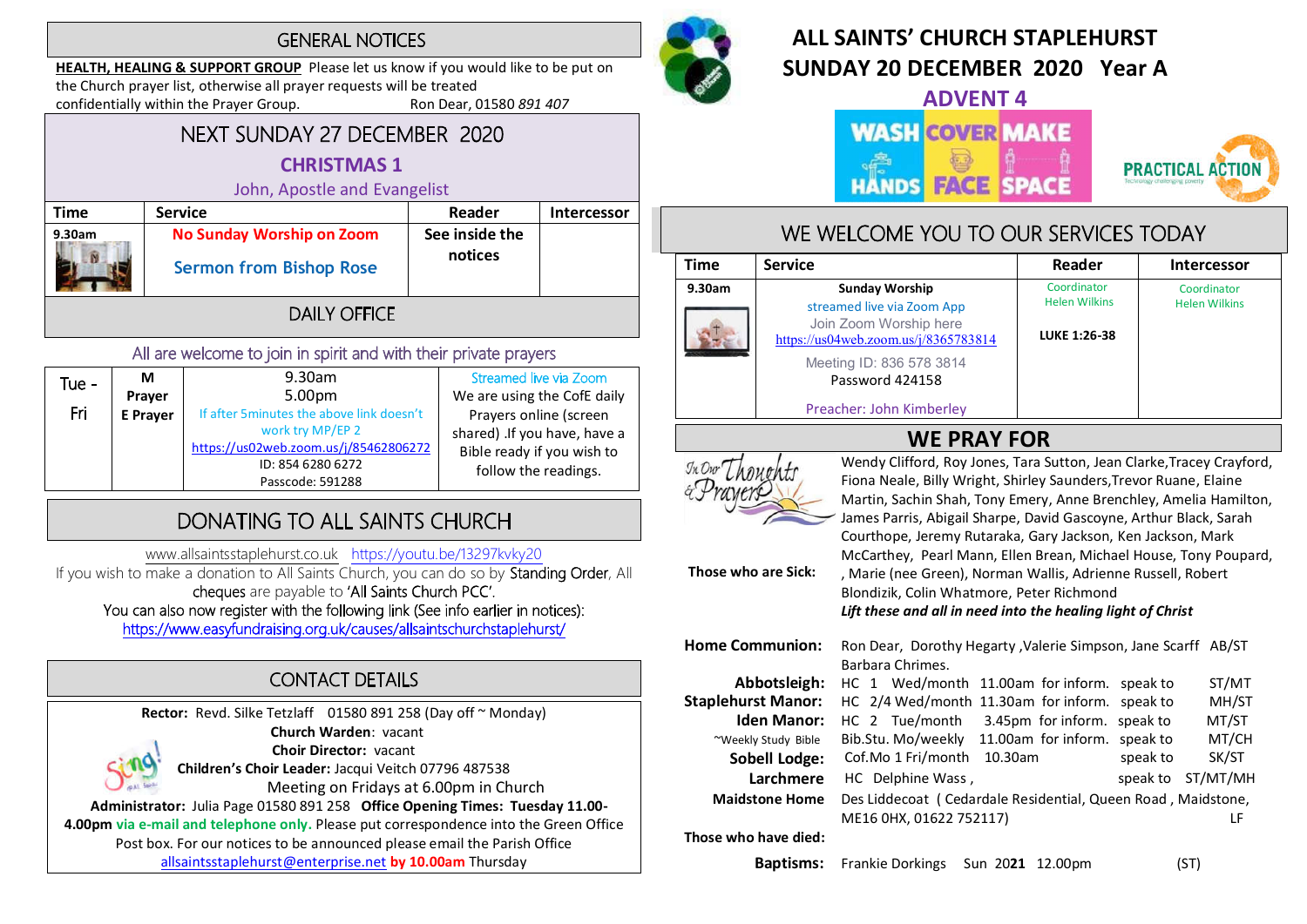|         |                  | Charles Nolan                    | Sun Tbc. | 12.00pm | (ST) |
|---------|------------------|----------------------------------|----------|---------|------|
|         |                  | Jacques Nolan                    | Sun Tbc. | 12.00pm | (ST) |
|         |                  | Danny Harris                     | Sun Tbc. | 12.00pm | (MT) |
|         |                  | <b>Esther Harris</b>             | Sun Tbc. | 12.00pm | (MT) |
|         | <b>Weddings:</b> |                                  |          |         |      |
| April   | 2021             | Simon COLE & Fenella WOOD        |          |         | (ST) |
| 10 July | 2021             | Joshua WITHAM & Jessica DUNN     |          |         | (ST) |
| 14 Aug  | 2021             | Catherine COALES & Marco VINAGRE |          |         | (ST) |
|         |                  |                                  |          |         |      |

# **DATES FOR YOUR DIARY**

| <b>DECEMBER</b> |    |             |                                                                                 |            |
|-----------------|----|-------------|---------------------------------------------------------------------------------|------------|
| Date            |    | <b>Time</b> | What                                                                            | Where      |
| <b>Sun</b>      | 20 | 6.30pm      | <b>Nine Lessons and Carols</b><br>Please invite your family and friends to join | Zoom       |
| Thu             | 24 | 5.00pm      | <b>Children's Christmas Service</b><br>(please bring a candle ready to light)   | Zoom       |
|                 |    | 7.30pm      | <b>Christmas Service</b>                                                        | Zoom       |
|                 |    | 9.30pm      | <b>Midnight Mass with Holy Communion</b>                                        | Church $*$ |
| Fri             | 25 | $9.30$ am   | <b>Christmas Morning Worship</b>                                                | Zoom       |
|                 |    | $10.30$ am  | <b>Christmas Day Holy Communion</b>                                             | Churcl     |

\*Ticketed – ring Parish Office to book

## SUNDAY WORSHIP

Bishop Rose is encouraging local church leaders to take 27 December as a day of rest this year - and therefore not to hold any live in-person or online worship services. For those who'd like to offer pre-recorded service, Bishop Rose's monthly sermon is available to download via the link below (in text, audio and video formats): Download the sermon here

# CHRISTMASSY QUIZ

1. When was the first Christmas message by the monarch, and who made it.

- 2. What famous film star died on Christmas Day in 1977
	- 3. Who wrote the "Christmas Oratorio"

4.When is "stir up" Sunday in the Church if England's calendar.

- 5. What event took place in Hyde Park on Christmas Day in 1864.
	- 6. Which if the three kings gifted the Holy Child, gold.
		- 7. Who "worshipped the Beloved, with a kiss"
			- 8. Which King was "not a good man"

9. What year was there a Christmas truce between England and Germany

During which a game of football was played.

10. Who wrote "The Little Match Girl"

11. What is a querquedule

12. Who wrote the poem "Christmas"

- 13. Where would you find the words" Schlaf in himmlischer Ruh"
	- 14. Which King only wanted "a big red India -rubber ball."
- 15. Which musical instrument was invented by Bartholomew Cristofori.

16. What is a Pelegrín

17. What were the names of the two children in the story "The Snow Queen"

18. Who brought Pinocchio to life.

19. On children's TV what animal was Romuald.

20. What is a schlumbergera.

The answers are available for a £1 donation from Marion Christie and/or the Parish Office. All entries will get a prize and the winner will get an additional

special prize.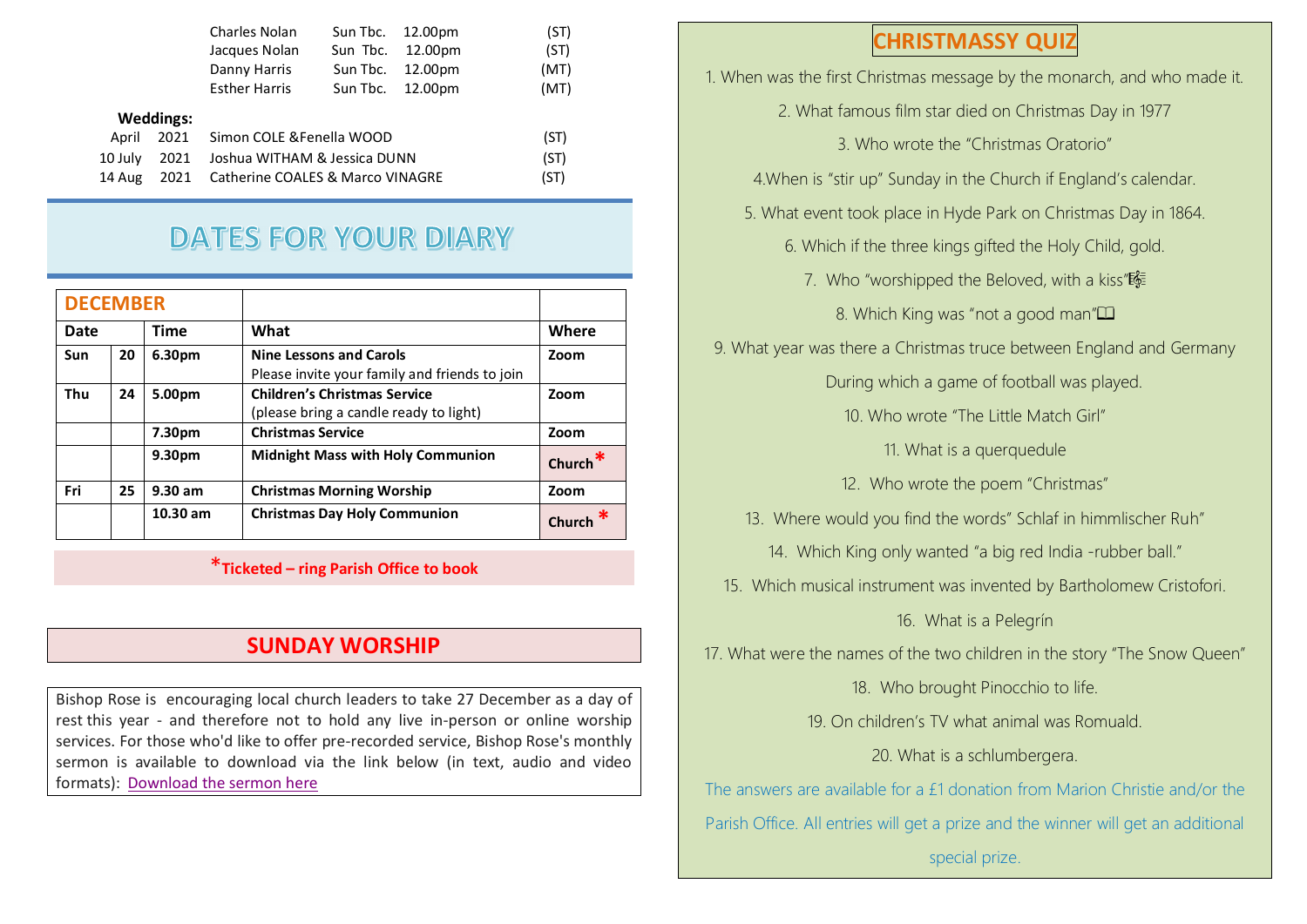# CHARITY NEWS



### HARD PLASTIC LIDS

Thank you to everyone who has continued to save clean hard plastic lids.....and all who will start now. Please either keep them until restrictions at church are lifted or drop them off to 41,

Hanmer Way. You do not need to wait until you have a bag full. The lids go to Lush in Maidstone who have them recycled into children's playgrounds, or into containers for their products.

Social Responsibility Committee



### MAIDSTONE HOMELESS CARE AT CHRISTMAS

The last day to leave donations on my doorstep of treats, and now, any other non-perishable food, to Maidstone Homeless Care, is Monday 15th December. Thank you to those of you who have already given and to those who will be doing so. Audrey Bullock.

Charity and Social Responsibility Committee

### PRACTICAL ACTION

December is the last month to contribute to this Charity. Charity Sunday is the  $12<sup>th</sup>$  December. Please help this worthwhile cause to help others.

#### REMINDER RE CHARITY ENVELOPES



Charity donations can be given at any time and should be placed in a PLAIN envelope marked CHARITY and put in the wall safe in Church or delivered to Caroline Highwood or Audrey Bullock.

Please put any money you wish to give to CHARITY on CHARITY SUNDAY in a BLUE ENVELOPE and write FOR CHARITY on the outside. You do not need to fill in all the details unless you wish to gift aid your donation.

ORANGE ENVELOPES are used for REGULAR MONTHLY CHARITABLE GIVING. These may be put in the plate on any Sunday in the month. Tony Henley or Caroline Highwood are able to supply these.

LOOSE MONEY in the collection plate on Charity Sunday, and Blue Envelopes NOT marked "For Charity" will go to the Church.

White weekly offering envelopes continue as usual. Thank you, Charity Committee



# **Christmas Carols Window Trail**

WINDOW TRAIL

**Can you guess the Christmas Carol from the** window display?

# **Participating Addresses**

2 Bower Walk

Kurahaupo, Headcorn Rd **Fishers Farmhouse, Fishers Rd** 1 NorthDown 14 Iden Crescent 3 Stanley Close 3 Weavers Close 70 Church Green 27 Surrenden Road 18 Jeffery Close 26 Usborne Close





purify our hearts and minds, that when your Son Jesus Christ comes again as judge and saviour we may be ready to receive him, who is our Lord and God. Amen.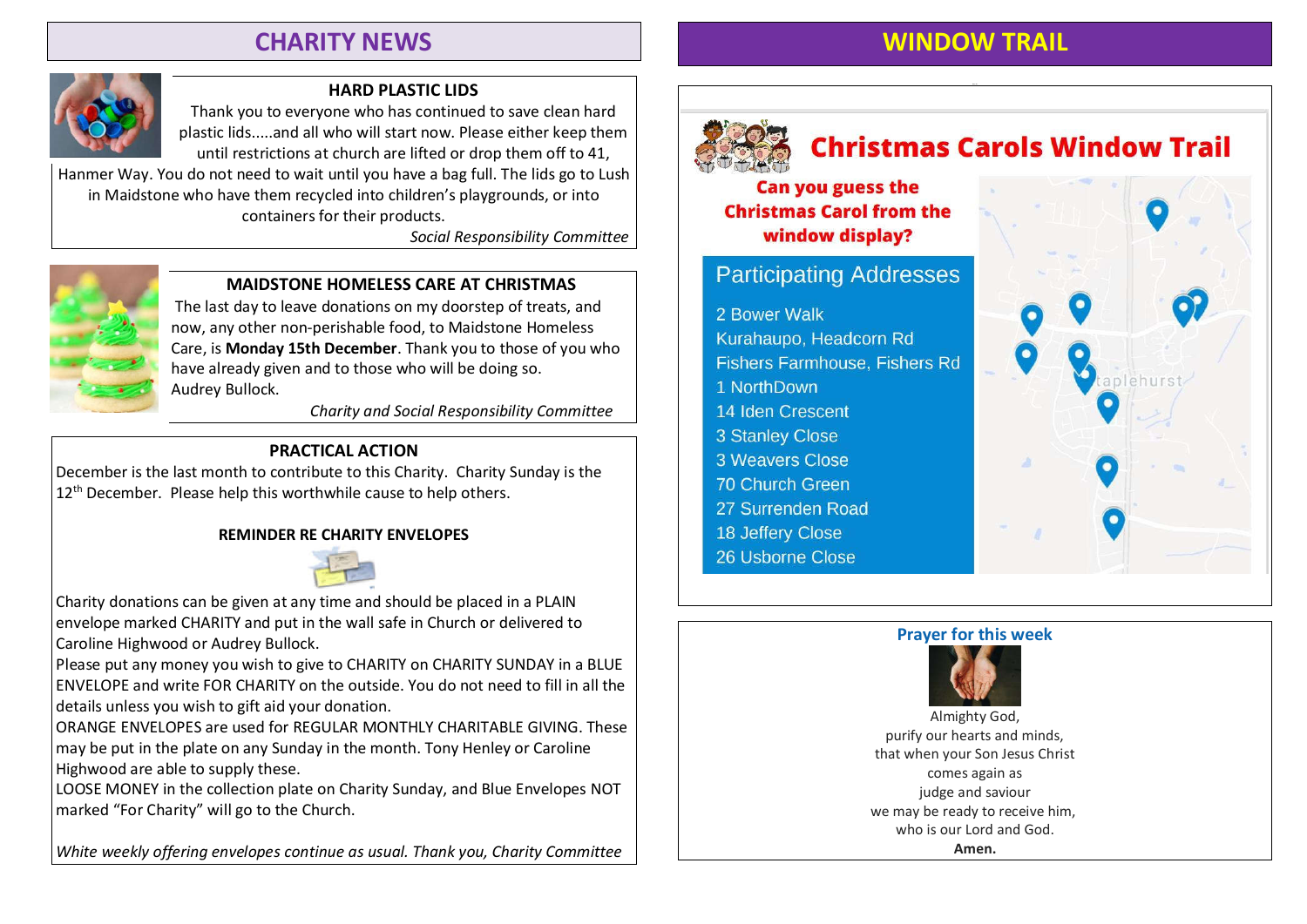## DURING ADVENT

#### STARS IN MEMORY



Stars are in Church to remember those who have died.

You and those you are remembering will be prayed for on Christmas morning. Babies and young children who have died will be prayed for in Church at 9.30am on Holy Innocent's Day.

Please telephone me on 891940 if you would like to write on a star but are unable to get to church. Audrey Bullock

#### PLEASE NOTE:

Please sanitise your hands before picking up the pen to write, and to hang your star on the tree.



# ALL SAINTS ADVENT & CHRISTMAS MESSAGES ON THE CHURCH WEBSITE

As we will not be able to display Christmas cards in Church, we will be giving you, members of our All Saints extended family the opportunity to write a short message to go on the All Saints website.

The Church of England theme this year is **Comfort and Joy**, something we all need given the difficult year we have had. Maybe base your message around this theme.

If you wanted to create a piece of art or take a photo of Christmas decorations, we can add that as well.

Please respect copyright laws and create your own artwork and if you decide to take a group family photo including children, remember the photo will be on the internet.

If you don't send a picture or photo we will use the Comfort and Joy logo. You could include your Christian names and location e.g. Staplehurst, Week St.Mary or Luton in your message, but complying with GDPR, we will not show anything more.

We also plan to put messages into a PowerPoint presentation and show a few at the Sunday Zoom service. If you wanted to create a short video message and send us your YouTube link or send us the video, we will try to add those as well.

> Please send your message and photo/picture to christmas@allsaintsstaplehurst.co.uk

If you don't have access to technology, drop something in writing to the Church Office.

You will then find your photo/picture and message on our Advent and Christmas 2020 Message page at https://allsaintsstaplehurst.co.uk/christmas-2020-messages/ or just click Christmas 2020 Messages from the website main menu.